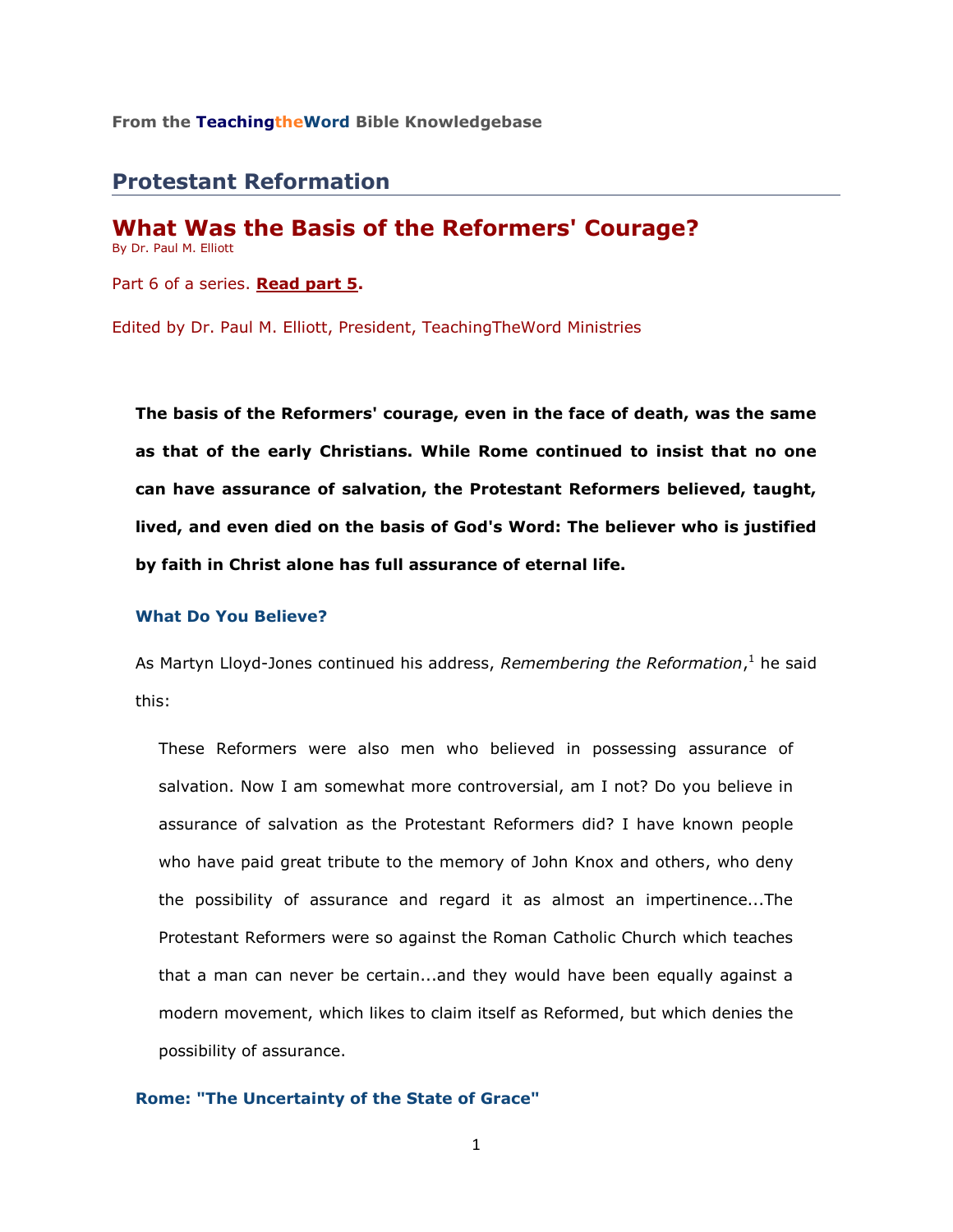Most nominal Protestants in the early 21st century do not realize that Rome's centuries-old position, which is diametrically opposed to authentic Biblical Christianity on the central issues of Scripture and salvation, remains unchanged. Rome  $-$  based on church tradition and not Scripture — teaches that no one can have assurance of salvation. Statements from official Vatican publications, the *Catholic Encyclopedia* and *Fundamentals of Catholic Dogma,* could not be more clear:

Protestants claim the following three qualities for justification: certainty, equality, the impossibility of ever losing it. Diametrically opposed to these qualities are those defended by the Council of Trent:

- uncertainty [no one can be sure he is justified]

- inequality [some are more justified than others]

- amissibility [justification can be lost]. $<sup>2</sup>$ </sup>

This is because saving grace, in Catholic false teaching, is not the free gift of God. It is something for which the sinner must work:

Every adult soul stained…with original sin...must, in order to arrive at the state of justification, pass through a short or long process of justification, which may be likened to the gradual development of the child in its mother's womb…. The Catholic idea maintains that the formal cause of justification does not consist in an exterior imputation of the justice [righteousness] of Christ but in a real, interior sanctification…. Although the sinner is justified by the justice of Christ, inasmuch as the Redeemer has merited for him the grace of justification, nevertheless he is formally justified and made holy by his own personal justice and holiness. $3$ 

The reason for the uncertainty of the state of grace lies in this, that without a special revelation nobody can with certainty of faith know whether or not he has fulfilled all the conditions that are necessary for achieving justification.<sup>4</sup>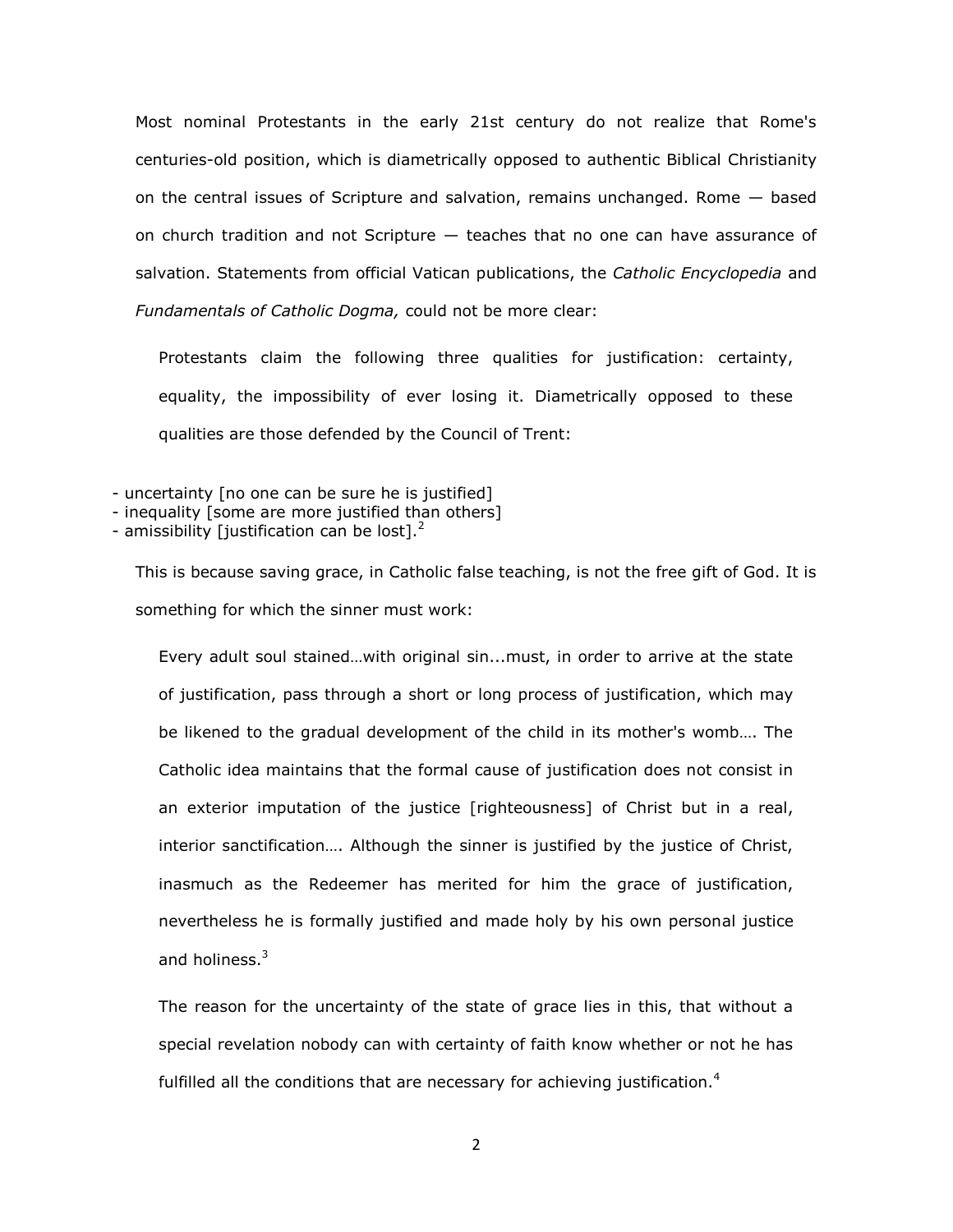…[O]ver and above faith other acts are necessary for justification, such as fear, and hope, charity, penance with contrition, almsgiving…. Faith alone does not justify.

The "justification by faith alone" theory was by Luther styled the article of the standing and falling [of the] church...and by his followers was regarded as the material principle of Protestantism, just as the sufficiency of the Bible without tradition was considered its formal principle. Both of these principles are un-Biblical. $5<sup>5</sup>$ 

Present-day neo-liberals' teachings on Scripture and salvation — that Scripture alone is not enough (and therefore we must add our words to it), and that justification is by faith plus works (and therefore you can never be sure if you've done enough)  $-$  are essentially those of Rome above. Men like Norman Shepherd and N. T. Wright, the signers of the *Evangelicals and Catholics Together* documents, and leading spokesmen of the Purpose-Driven Church and the Emergent Church readily admit that they seek to reunite Evangelicals and Roman Catholics. Since justification by faith alone and the authority of Scripture over church tradition were the basis of the sixteenth century break, it is their view that Evangelicals and Catholics must reach an understanding on these points that will facilitate re-union.

But Antichristian Rome is patiently intransigent while modern-day Evangelicals are increasingly eager suitors. The ever more one-sided "compromises" in the *Evangelicals and Catholics Together* documents demonstrate this clearly. Reaching an "understanding" with Rome by definition means the surrender of authentic Biblical Christianity recovered at the Reformation, and the Vatican has made it clear that it will not be satisfied until the surrender is complete. Thus the displacement of Protestantism in Evangelical and Reformed churches in recent decades is a most welcome development in the eyes of Rome.

3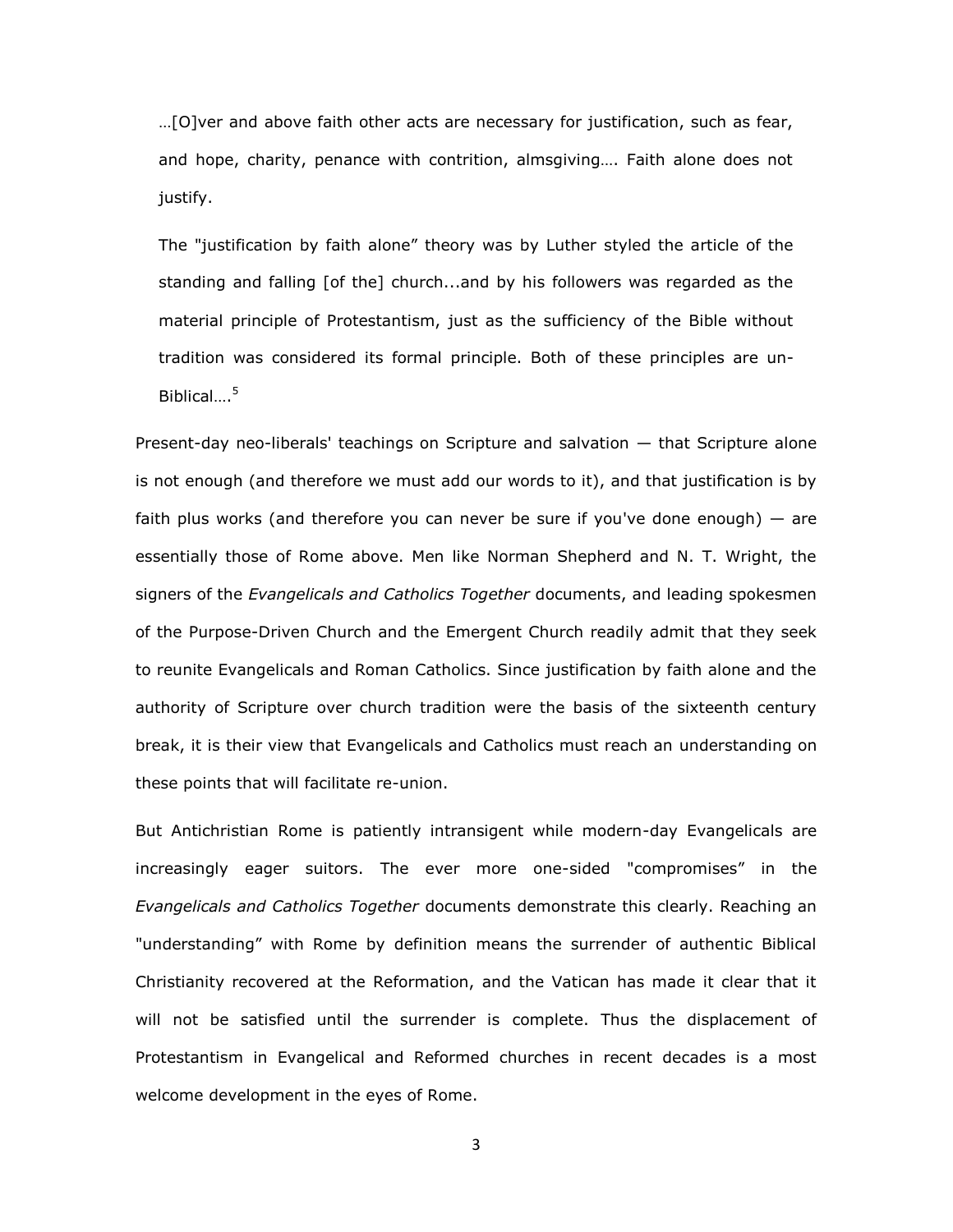### **The Reformers: Full Assurance of Faith, Based on Scripture Alone**

What is needed in our time? As Martyn Lloyd-Jones continued his address fifty years ago, he said that what is needed is the same assurance of salvation in our own hearts that both early Christians and the Reformers of a later century possessed. It was by that assurance that they faced even death for their belief, and by their own example they won others to the Savior.

[W]henever the church is powerful and mighty and authoritative, her preachers and ministers have always been men who speak out of the full assurance of faith, and know in whom they have believed. It was for that reason that the martyrs could smile in the face of kings and queens, and regents and local potentates, and go gladly to the stake; they knew that from the stake they would wake in Heaven and in glory and see Him face to face! They rejoiced in the assurance of salvation!<sup>6</sup>

Let us stand, as the early Christians and the later Reformers did, upon the firm foundation of Scripture alone:

Therefore, having been justified by faith, we have peace with God through our Lord Jesus Christ, through whom also we have access by faith into this grace in which we stand, and rejoice in hope of the glory of God.

And not only that, but we also glory in tribulations, knowing that tribulation produces perseverance; and perseverance, character; and character, hope. Now hope does not disappoint, because the love of God has been poured out in our hearts by the Holy Spirit who was given to us.

For when we were still without strength, in due time Christ died for the ungodly. For scarcely for a righteous man will one die; yet perhaps for a good man

4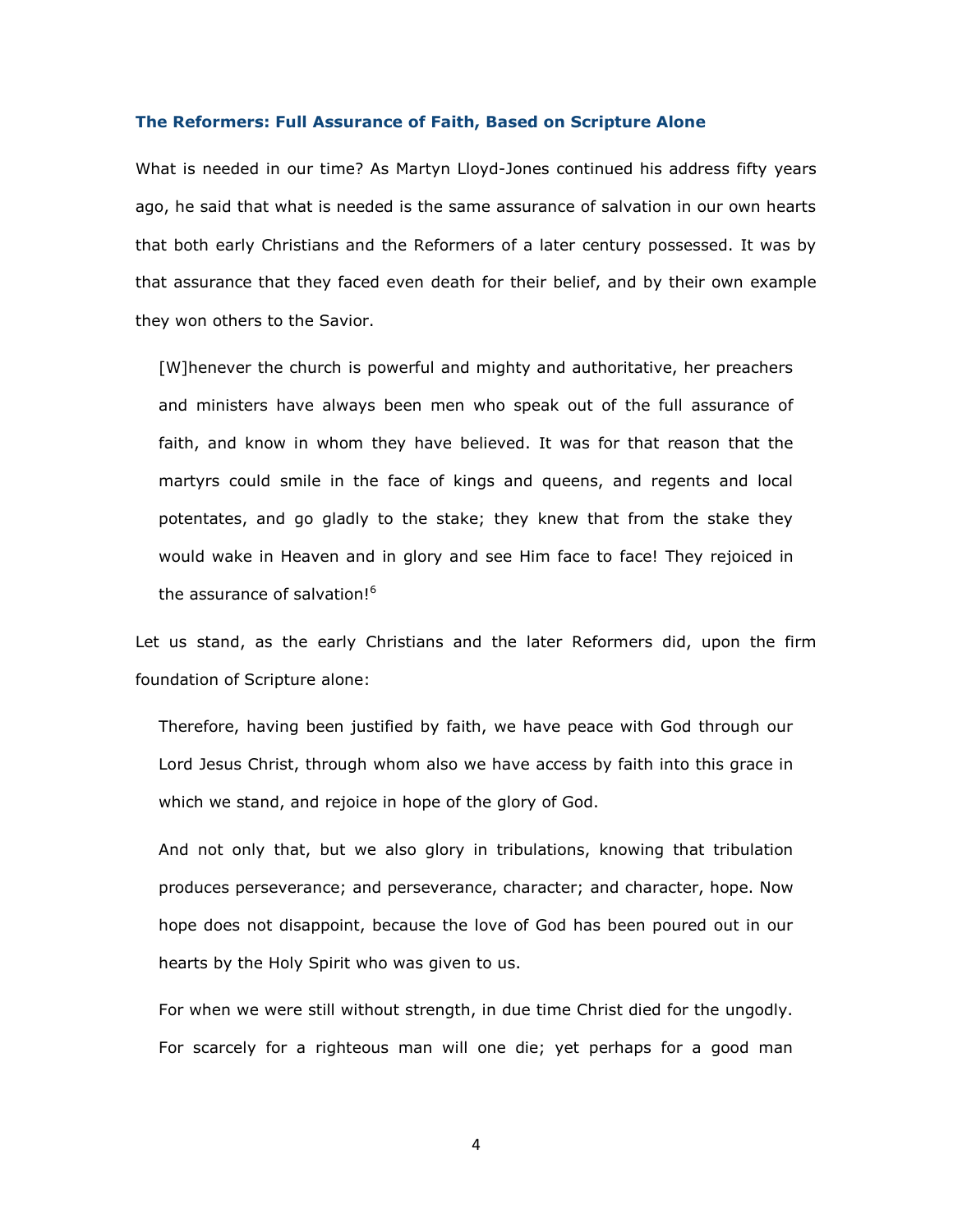someone would even dare to die. But God demonstrates His own love toward us, in that while we were still sinners, Christ died for us.

Much more then, having now been justified by His blood, we shall be saved from wrath through Him. For if when we were enemies we were reconciled to God through the death of His Son, much more, having been reconciled, we shall be saved by His life. And not only that, but we also rejoice in God through our Lord Jesus Christ, through whom we have now received the reconciliation. (Romans 5:1-11)

## **Next: [Can you imagine John Knox on television?](http://www.teachingtheword.org/apps/articles/web/articleid/59701/columnid/5787/default.asp)**

## **References:**

1. Quotations in this article are from D. Martyn Lloyd-Jones, "Remembering the Reformation" in *Knowing the Times: Addresses Delivered on Various Occasions, 1942-1977* (Edinburgh: Banner of Truth. 1989).

2. "Justification" in *The Catholic Encyclopedia*, Vol. 8, www.new advent.org/cathen/08573a.htm. See also Dr. Ludwig Ott, *Fundamentals of Catholic Dogma*, (Rockford, Illinois: Tan Books, 1974), 261-263. The cover describes this book as "A one-volume encyclopedia of the doctrines of the Catholic Church, showing their sources in Scripture and Tradition and their definition by Popes and Councils." The book bears the imprimatur (mark of official approval) of Rome.

3. "Sanctifying Grace" in *The Catholic Encyclopedia*, reproduced at www.newadvent.org/cathen/06701a.htm. See also Ott, 250-252.

4. Ott, 262.

5. *Catholic Encyclopedia*, entry on "Sanctifying Grace." See also Ott, 5-6, 253-254, 272-291.

6. Lloyd-Jones, "Remembering the Reformation"

**tq0166**